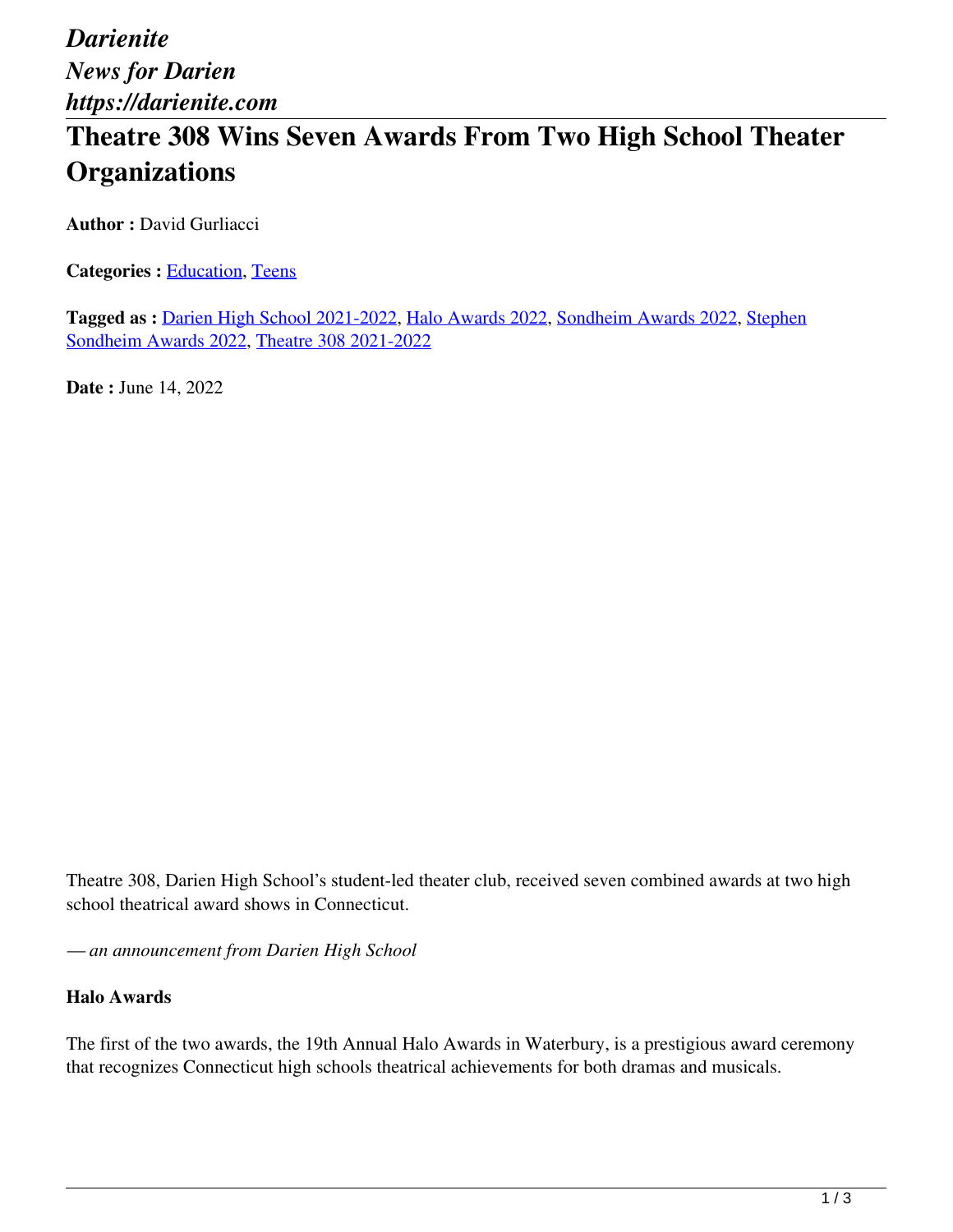### *Darienite News for Darien https://darienite.com*

At the annual ceremony and show, the organization presents awards for all aspects of theater including acting, singing, dancing and technical theater.

Over 80 high schools from across the state of Connecticut participated this year, and after a pandemic hiatus the show was once again live.

Theatre 308 received a combined total of 23 nominations for both the fall drama, Metamorphoses, and the spring musical, "The Addams Family."

In addition, Theatre 308 thespians took home awards in these categories:

? Junior Luke Ryan - "Best Performance by a Leading Actor in a Contemporary Musical"

? Junior John Raskopf - "Artistic Director's Award"

? Sophomore Mia Roofthoof - "Best Hair and Makeup Design"

? Junior Sadie Leopold & Freshman Daphne Hentsch-Cowles - "Best Lighting Design"

? Junior Sam Baiocco - "Dance Molinari Scholarship"

? Senior Sam Bellingham who received the "Legacy Robe" honor and accepted the "Best Chorus" award on behalf of The Addams Family.

Additionally, the cast of 308's "The Addams Family" participated in the Stephen Sondheim Awards. The Sondheim's are a regional award program, spanning Connecticut and Rhode Island, that recognize excellence in musical theater.

#### **Sondheim Awards**

The Sondheim Awards in New Haven s are presented by Broadway Method Academy in association with the Shubert Theater.

The Sondheims are the gateway to the prestigious National High School Theater Award show, known as the Jimmy Awards. The Jimmy Awards have catapulted the careers of Broadway names such as Andrew Barth Feldman and Reneé Rapp.

This year Theatre 308 was nominated for six Sondheim Awards and got the honor of receiving the first ever "Best Ensemble" award.

In addition to the nominations, the cast of The Addams Family was invited to perform at both award ceremonies. At the Halo Awards, the cast, featuring Morgan Lindell, Stella Meier and the featured dancers, performed "Secrets." At the Sondheim Awards, the entire ensemble performed "When You're An Addams," receiving a standing ovation.